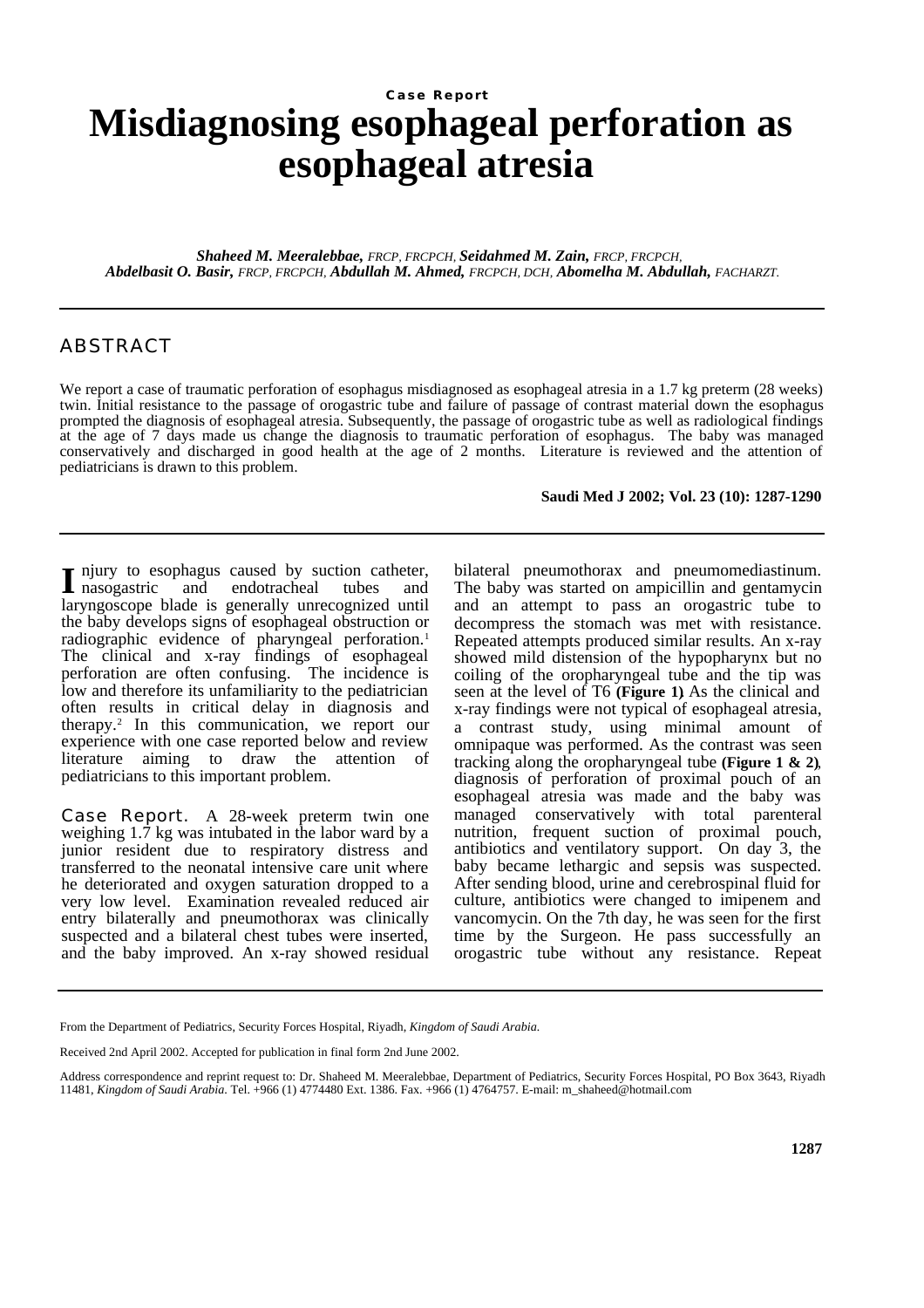

**Figure 1 -** Anteroposterior chest x-ray showing residual pneumomediastinum and feeding tube far to the right of the endotracheal tube.



**Figure 3 -** X-ray taken at the age of 7 days showing normal path of the orogastric feeding tube with contrast.

**Table 1 -** Reports of esophageal perforation mimicking esophageal atresia.



**Figure 2 -** X-ray of chest lateral view showing the abnormal course of the feeding tube and the contrast anterior to the endotracheal tube in the mid chest.

| <b>Author</b>                  | n<br>of cases<br>reported | n<br>of cases<br>mimicking<br>esophageal<br>atresia | <b>Comment</b>                                                                              |
|--------------------------------|---------------------------|-----------------------------------------------------|---------------------------------------------------------------------------------------------|
| Krasna et al <sup>4</sup>      | 11                        | 4                                                   | 2 operated mistakenly as<br>esophageal atresia                                              |
| Mollitt et al6                 | 9                         | 5                                                   | 5 presented with<br>difficulty in passage of<br>catheter or tube                            |
| Gorinati et al7                | 1                         | 1                                                   | $NPO + BSA + TPN$                                                                           |
| Bonnard et al8                 | 12                        | 5                                                   | 5 Thoracotomy<br>1 Gastrostomy<br>$6$ BSA + TPN                                             |
| Bader et al9                   | $\overline{c}$            | $\overline{c}$                                      | $NPO + BSA + TPN$                                                                           |
| Zorzi et al10                  | $\overline{c}$            | 1                                                   | Operated as suspected<br>case of esophageal<br>atresia and perforation of<br>proximal pouch |
| Vandenplas et al <sup>11</sup> | 1                         | 1                                                   | Double esophagus on<br>contrast study<br>$BSA + TPN + NPO$                                  |
| <b>Total</b>                   | 38                        | 19                                                  |                                                                                             |
|                                |                           |                                                     |                                                                                             |

n - number, NPO - nothing by mouth, BSA - broad spectrum antibiotics, TPN - total parenteral nutrition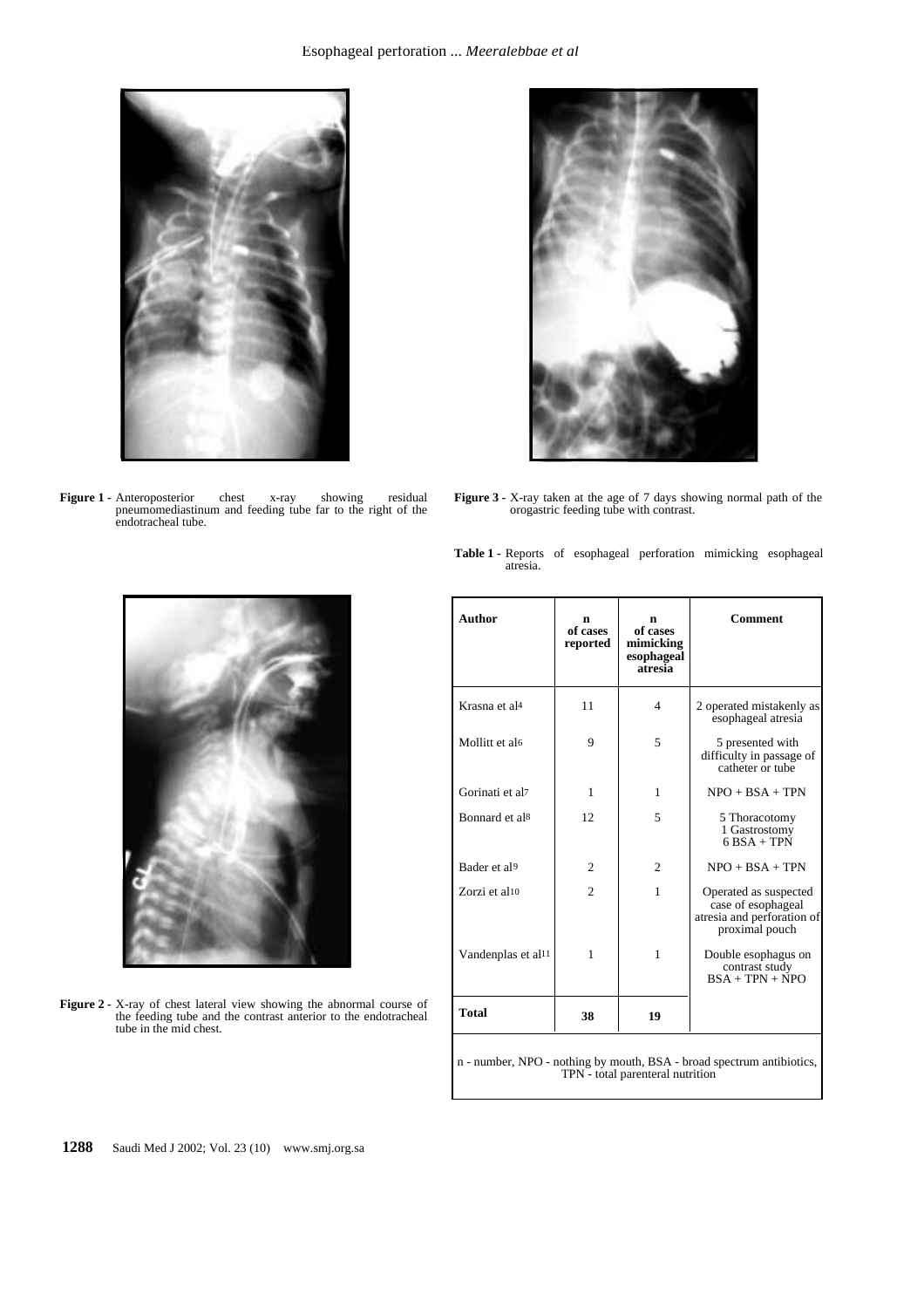contrast study **(Figure 3)** showed no evidence of esophageal atresia. On retrospective review of xrays, we realized that the initial abnormal position of the feeding tube was due to a false tract, rather than esophageal atresia. The baby was then initially started on orogastric tube feeding from day 7 and later orally without any complication and discharged in good health at the age of 2 months.

**Discussion.** Traumatic esophageal perforation mimicking esophageal atresia is rare and up to date approximately 19 cases had been reported and summarized in the literature **(Table 1)**. On the other hand, perforation of esophageal atresia is thought to be a more common occurrence in the neonate than it was described in the literature<sup>3</sup> and many cases of traumatic esophageal perforation can be misdiagnosed as esophageal atresia. This preterm baby was intubated hastily by an inexperienced resident in the delivery room. During the process it was possible that the esophagus was traumatized and a flap of mucosa was created which could have acted as a valve directing the orogastric tube along a false passage. It is well known that extension of the neck during intubation when esophagus is compressed against the cervical vertebra increases the risk of perforation.<sup>4</sup> Possible alternative mechanism is that trauma to the posterior pharynx could have caused spasm of cricopharyngeal muscle which form the introitus. This is the narrowest part of the esophagus which could have closed by reflex constriction during instrumentation.2 Attempting to force the orogastric tube down the esophagus could have lead to perforation. Feeding tube due to faulty technique can cause perforation. Feeding tubes in our unit are usually inserted through the mouth. This method is more prone to cause trauma than the nasal route when the direction will be downward rather than posterior.<sup>4</sup> Krasna et al<sup>4</sup> has reported 11 cases of esophageal perforation and grouped their presentation into 4 types. Presenting as (i) esophageal atresia (4 cases) (ii) right pneumothorax and feeding tube in right chest (4 cases) (iii) right sided infiltrate and abnormal right extrapleural air collection (2 cases) and (iv) esophageal duplication (one case).

Esophageal perforation mimicking esophageal atresia is a well-recognized presentation. There are several reports of such presentation. Most present as inability to pass a feeding tube. Other presentations are frothing, and blood in the pharynx and inability to pass a feeding tube beyond mid chest. The presumed explanation is that pharyngeal injury causes circopharyngeal spasm leading to signs of proximal esophageal obstruction. Our case had pneumothorax and was wrongly thought to have esophageal atresia. This is because this was our first experience in the unit. Diagnosis may be made by carefully interpreting the plain x-ray, doing contrast study and by direct visualization. Grunebaum et al<sup>5</sup> had been described the normal radiographic relations of the nasogastric tube. On anteroposterior projection, the nasogastric tube lies slightly to the left of the tracheal tube or it. Beneath the tracheal bifurcation and at the level of mid thoracic vertebrae, the tube curves mildly to the right, away from the midline and then deviates slightly to the left lateral border at the lower thoracic vertebrae. Here, the nasogastric tube is passing through the region of the hiatus to join the cardia. On the lateral chest projection the nasogastric tube is in close contact with the endotracheal tube in front running parallel to and only slightly separated from the upper thoracic spine behind. At the level of the tracheal bifurcation the tube takes a gentle curve posteriorly and then anteriorly as the hiatus is reached. It meets the left diaphragm in its posterior half, anterior to the lower thoracic spine in a slightly oblique direction. Beneath the diaphragm, the tube continue its slight curve to join the cardia. Clues to diagnosis may be obtained from contrast study which may show collection of<br>the contrast in the retropharyngeal pocket the contrast in the retropharyngeal (pseudodiverticulum) or as narrow tract parallel and posterior to the esophageal column (submucosal perforation) or as a spillage of contrast material into the pleural cavity. An x-ray films of our patient was seen in **Figure 1** and **Figure 2**, which clearly shows the deviation of the orogastric tube from the normal course that was described above. Anteroposterior film also failed to demonstrate the dilated proximal esophageal pouch, which is usually seen in esophageal atresia. Further, the presence of pneumomediastrinum and pneumothorax should have aroused the suspicion but these findings were overlooked. Air fluid level and subcutaneous emphysema are additional signs of esophageal perforation which were absent in our case. Presence of double esophagus<sup>5</sup> in contrast study is another sign of esophageal perforation but contrast study in our patient did not show "double esophagus". We did not attempt to visualize the perforation directly. In most cases, the esophageal perforation can be managed conservatively without direct repair of perforation, cervical or mediastinal drainage or gastrostomy.6,12 Treatment should be selective and based not only on the type and extent of injury but the underlying condition of the newborn.<sup>6</sup> Our patient was managed conservatively with total parenteral nutrition, chest drainage, broad spectrum antibiotics and ventilation support. Feeding was initially started at the age of 7 days through orogastric tube. He was discharged at the age of 2 months. No complication was noted during follow-up.

In conclusion, attention of pediatricians is drawn to this important but rare clinical problem. Failure to pass orogastric tube does not always indicate esophageal atresia. Perforation of esophagus should always be suspected and x-ray should be discussed